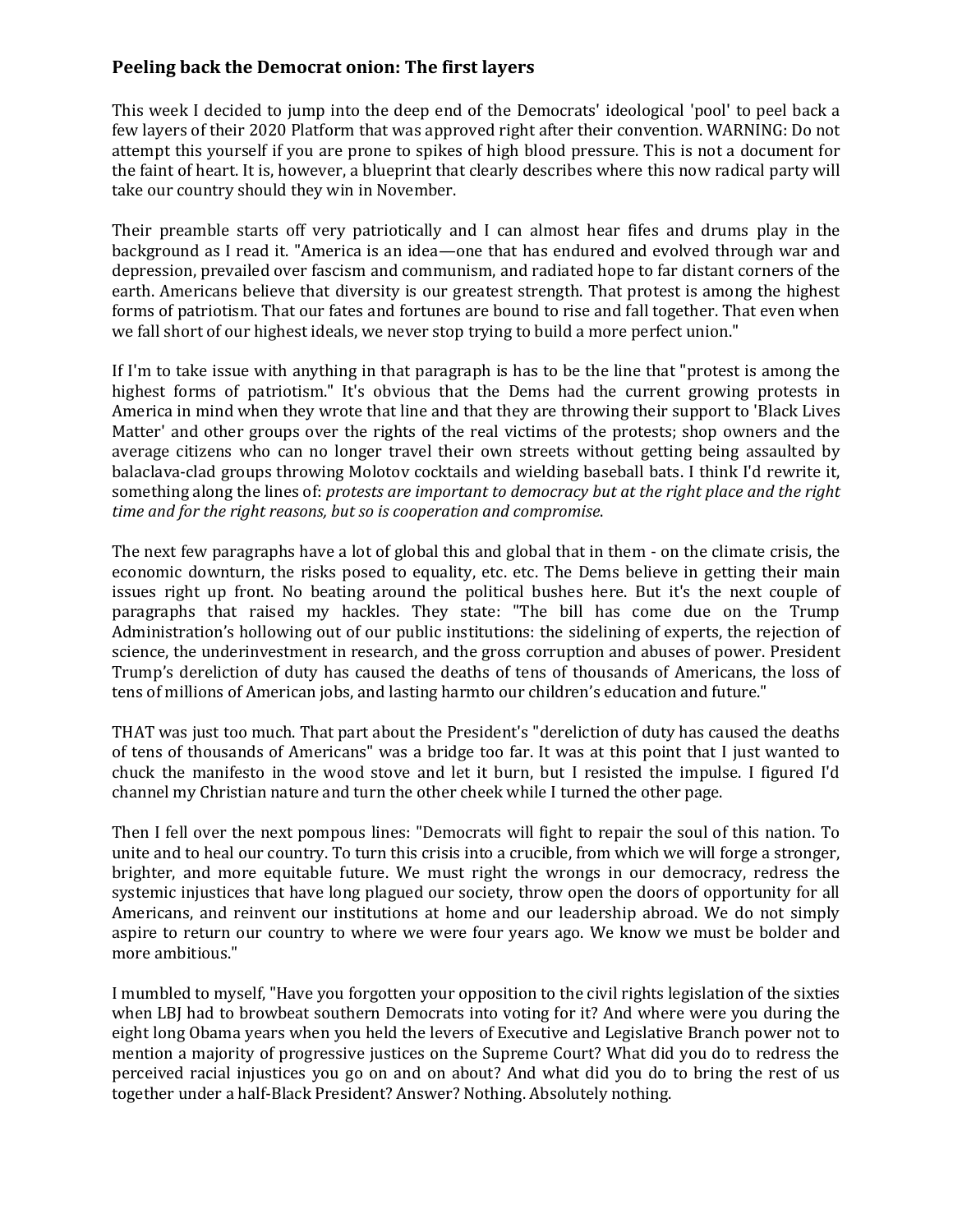Drunk with power, you took a few years off and instead let the Orator in Chief burn through a dozen or so Executive Orders and let SCOTUS legislate from the bench while Pelosi and Reid passed the biggest travesty of a bill ever perpetrated on the American public, the Patients' Affordable Care Act. You remember that one don't you? (The one bill that you have to pass in order to know what's in it?) That bill took the cake for hubris. Thank you, San Fran Nan for your leadership on that one and for disadvantaging 320 million Americans to help out 20 million in need of an insurance solution. What a great deal that was.

Democrats go on to say that…"Republicans have rigged the economy in favor of the wealthiest few and the biggest corporations and left working families and small businesses out in the cold."

Gimme a bit fat break. Talk about selective memory. How quick the Dems forgot about the largest single tax cut in modern history that benefitted working families and the record low unemployment for everybody including minorities and the millions of new jobs created by this President and American industry that brought back thousands of jobs from Mexico and China.

The Dems go on to talk about their long fight for universal healthcare, but they conveniently forget to tell you what that national healthcare would cost our economy in terms of private sector jobs lost; a reduction of our overall access to healthcare because of a paucity of healthcare workers who would get out of the business; the limits it would place on the development of new drugs; an escalation of fraud and graft and waiting lines for non-life threatening surgeries that countries with national healthcare systems experience every single day.

Then they talk of stamping out voter suppression but not a word about making the system more transparent by cleaning up voter rolls or the creation of non-forgeable picture voter ID cards. No, no. They don't want that level of security. That would be asking too much of the average citizen, never mind you need an ID to purchase aerosol paint, glue or a bottle of wine. A voter ID card would be RACIST.

They say, "We will never accept political gridlock as our fate." Yet, they have ignored the wishes of the majority of the Senate and frittered away their time by passing hundreds of bills-to-nowhere out of the House, full-well knowing that they were DOA in the Senate. Gridlock is also a self-imposed condition when one party purposely wastes everybody's time. Gridlock is also the result of insulting actions - like when Speaker Pelosi ripped up the President's State of the Union remarks behind his back in full view of the TV cameras. Add to this many other denigrating comments she has spewed forth in months past not to mention impeaching him for a bogus collusion scandal. The latest coup de grace is threatening to create a new process for removing a sitting President under the guise of the 25th Amendment. And while she may be telling the truth about this new initiative not being aimed squarely at Trump, she may also be hiding another Democrat wish…to be able to remove a President Joe Biden and install the first half-Black woman (Kamala Harris) in his stead. Talk about Machiavellian politics. THAT one alone accounts for several layers of the Democrat political 'onion.'

The next few paragraphs concentrated on the Dems' favorite hobby horse, *systemic racism and rampant widespread inequality*. Their preamble goes on to say, "Democrats will root out structural and systemic racism in our economy and our society, and reform our criminal justice system from top to bottom, because we believe Black lives matter. We will ensure that our nation continues to prize diversity and compassion, and welcomes those who yearn to participate in our great democratic experiment by creating a humane, 21st century immigration system that benefits all Americans. We will give hate no safe harbor. We will never amplify or legitimize the voices of racism, misogyny, anti-Semitism, anti-Muslim bigotry, or white supremacy. Democrats will protect and promote the equal rights of all our citizens—women, LGBTQ+ people religious minorities, people with disabilities, Native Americans, and all who have been discriminated against in too many ways and for too many generations."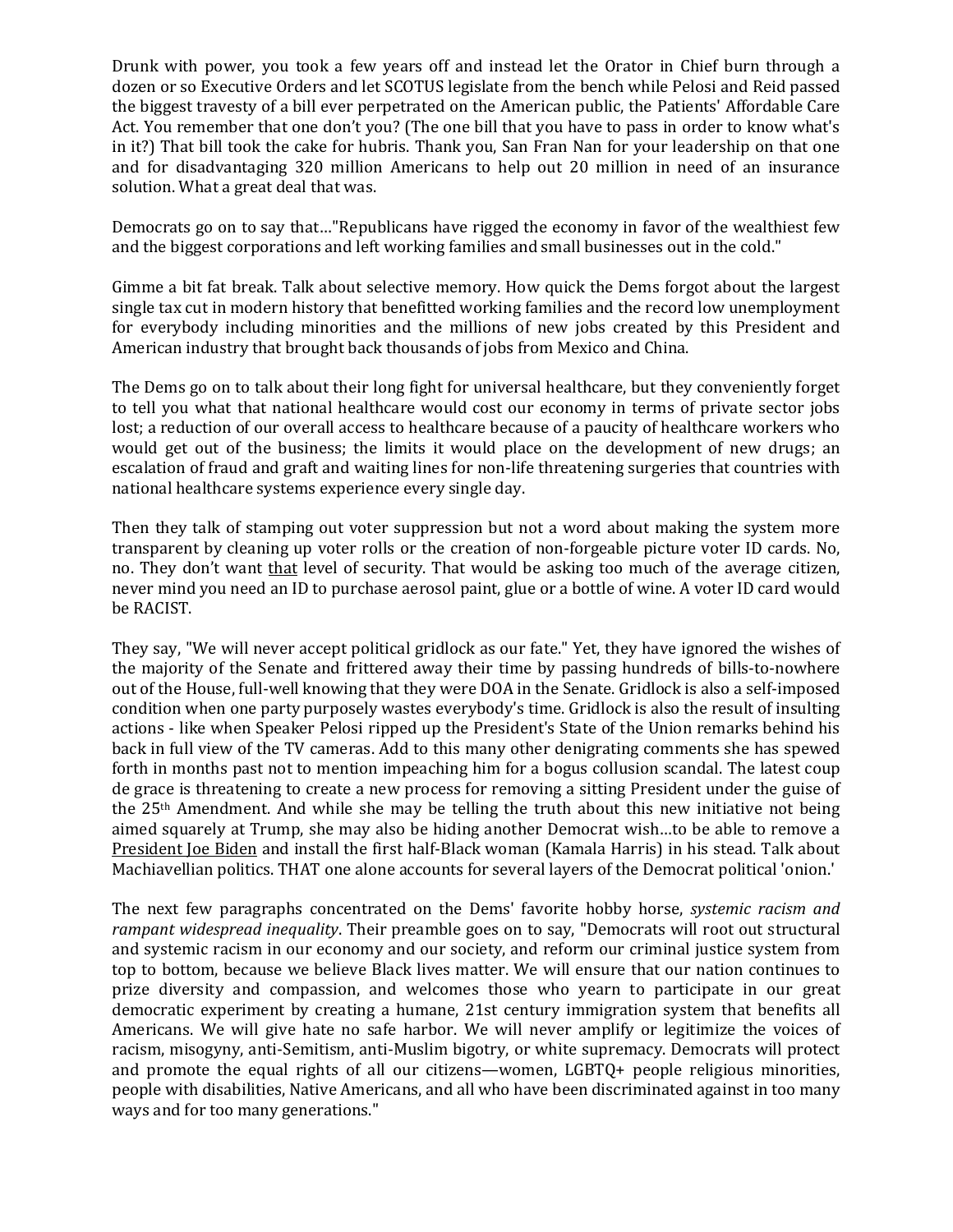We should be used to this rhetoric by now, but it still grates on me and smells to high heaven as hypocrisy of the first order. President Trump has done more for minorities, especially Blacks, in his first term than practically any President before him with the exception of Abraham Lincoln. On the DACA recipients, he reached out to the Congress with a generous compromise to settle their situation, but was rebuffed. The Dems' claim about the President's so-called 'Muslim travel ban' was simply a canard. The largest Muslim nations weren't even on the list of countries with ties to terrorism, terrorism being the reason the ban was put in place to begin with. On the subject of diversity, the Left has conveniently ignored the attacks on America's religious communities like those on the Little Sisters of the Poor that were forced to take their case for an exemption of the birth control mandates forced on them by Obamacare to the Supreme Court.

The Dems are masters of hypocrisy and at turning the tables on the truth and still sounding pious and righteous. It's truly amazing. They talk about providing world-class education to every child in every zip code but in the same breath attack the Trump Administration and Education Secretary Betsy DeVoss for supporting freedom of school choice with charter schools, for example.

On foreign policy they want us to return to endless talk and not use our leverage with our NATO allies and others. They want a gentler softer diplomacy, one that gives away the store…again… like the Obama/Biden Administration did with the Iran deal and the Paris Climate Accords. They want to do away with the *stick* altogether and instead adopt an *all-carrot* policy of winning the day, and they fully expect that this 'lead from behind and softly' approach will actually get dictators and despots to stand down. These are the things bedtime stories are made of; history has recorded how systemic weakness repeatedly provides a power vacuum and emboldens the forces of evil. We cannot afford to let idealists with no tether to reality become our leaders in a dangerous world.

The Democrat Party closes its preamble, thusly, "Above all, Democrats still believe in the American idea—its principles, its purpose, and its promise. We know that four more years of the crass, craven, corrupt leadership we have seen from Donald Trump and the Republican Party will damage our character and our country beyond repair."

With that as their lead in, what follows on successive pages is a chapter, line and verse repetition of the Democrats' 'greatest hits' of unworkable and costly proposals. On the Coronavirus, they claim that the President and his administration have mismanaged the national response to the pandemic and, by that mismanagement, caused the deaths of thousands of our fellow citizens.

According to them, "He has hung small businesses out to dry while cutting blank checks to the largest corporations; failed to enact adequate support for public school systems, colleges, universities, and state and local governments to maintain public services and jobs; endangered the health of essential workers by failing to enact workplace safety standards; and neglected to protect working families from economic ruin."

They believe that a coordinated Covid-19 national response with national mandates were in order and don't accept the federalist argument that each state was required to make up its own mind about how to tackle their individual situations. THIS is the Dems' *power over the people* argument that comprises their big government approach to just about everything.

No, they were more concerned about the need for a wholesale federal lockdown and a national mask mandate than a more measured, state-by-state approach. Had they advocated for the stateby-state approach they would have had to explain why so many Blue states handled the outbreak so poorly, like New York, for example. Also, they criticized President Trump for not maintaining an adequate supply of PPE on hand when in fact the Obama Administration let its stockpiles dwindle down. AND they completely ignored the \$1,200 stimulus checks that went out to each taxpayer or the small business fund set up to assist our small business sector.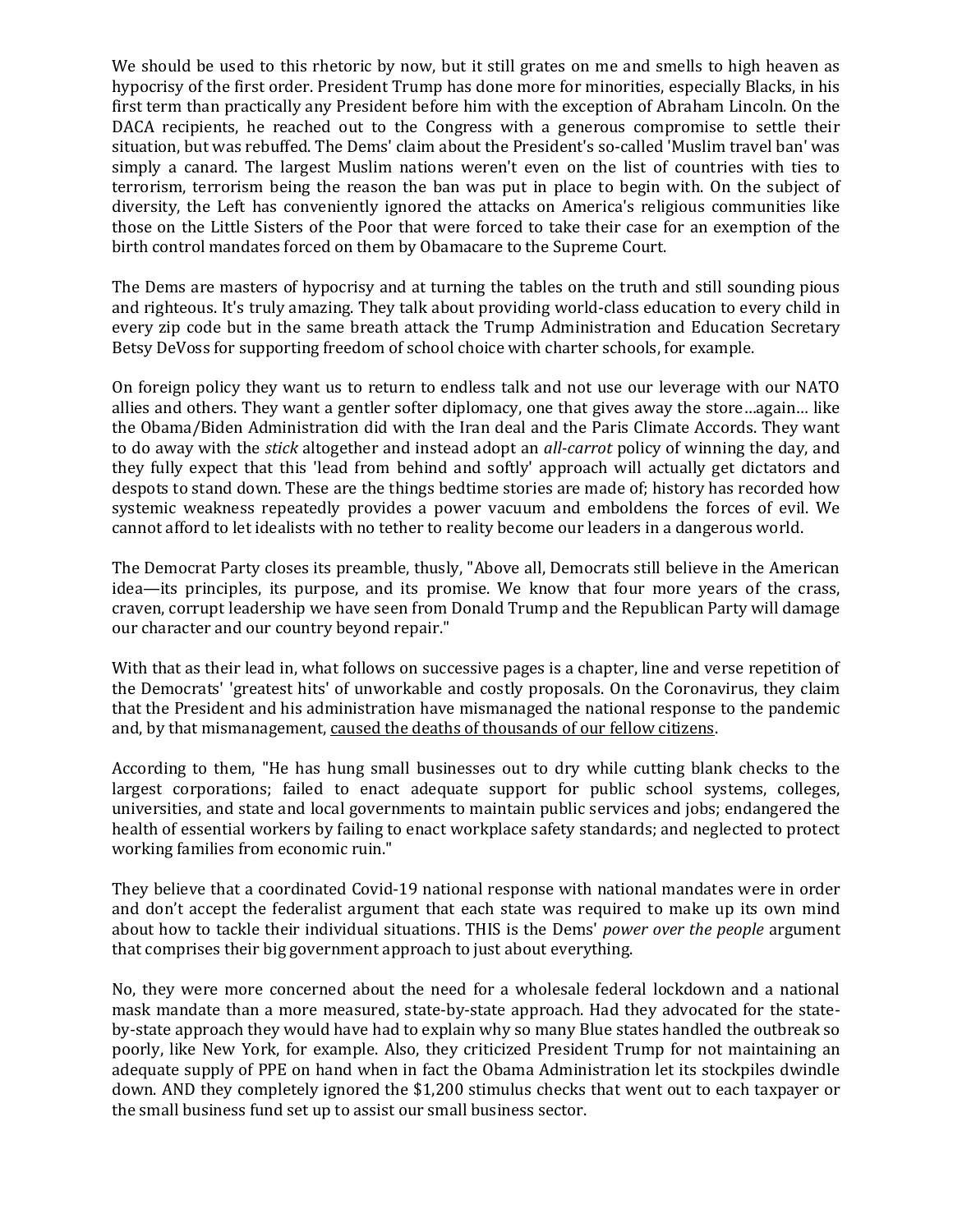The Dems went on to say that, "America must never again be left vulnerable to a global pandemic. Democrats believe we must follow the informed advice of scientists and public health experts, and will take steps to protect federal scientists from political influence. Democrats will act swiftly to stand up a comprehensive, national public health surveillance program for COVID-19 and future infectious diseases.

We will recruit at least 100,000 contact tracers with support from trusted local organizations in the communities most at risk to help state and local health departments use culturally competent approaches to identify people at risk of contracting or spreading the coronavirus."

These few sentences serve as a warning to us that the Dems are prepared to nationalize the entire health effort. They have obviously forgotten how poorly the Obama administration handled the Swine Flu outbreak. They also reveal a plan to stand up an army of federal investigators (contact tracers) that will require you to turn over your health information to them and inform on your friends. This is a blatant attack on our civil liberties and a direct assault on our privacy, but is what you will get under a Joe Biden administration.

On workers' rights under the Dems' platform, they want to attach workers more closely to their employers and place further costly demands on those employers. "Democrats believe that we must take care of our workforce and aim to keep workers whole. We will reform the current unemployment insurance system to enable more workers to remain attached to their jobs, including by promoting payroll support and work-sharing programs with generous rates of wage replacement and requirements that employers maintain workers' benefits."

In short, they will make it almost impossible for small business owners to hire full-time employees due to excessive wage-related costs. The result will be an increase in freelance or 'contract' workers or more part time workers…or worst case…no outside workers at all in small family-owned businesses. This is just one example of how disconnected the Dems are to the realities of our economy.

Here's another example of how the Dems' proposals would increase taxes for ordinary families and help bail out failing Blue states that have been mismanaged and have large unfunded liabilities like pension plans. "Democrats will extend significant aid to state and local governments, school districts, and public and nonprofit colleges and universities, including HBCUs and MSIs, to address these budget shortfalls and secure jobs. We will condition state and federal aid on maintaining and expanding public-sector employment, including provisions to protect workers' rights."

I must admit, it's hard to keep a straight face when perusing the statements made on how Democrats view the economy. It's as if we are living in two, completely different, parallel universes. Here's the sentence that sticks out most to me, "President Trump inherited the longest economic expansion in American history from the Obama-Biden Administration, and he squandered it." The facts just don't support it, and that's all we really need to say about that except that the Democrats have no problem in building a solid argument on the shifting sands of half-truths or downright lies.

The Democrats' case for transforming the U.S. from an opportunity-based meritocracy to a quasisocialist utopia is expressed in these statements: "That is why Democrats commit to forging a new social and economic contract with the American people—a contract that invests in the people and promotes shared prosperity, not one that benefits only big corporations and the wealthiest few. One that affirms housing is a right and not a privilege, and which makes a commitment that no one will be homeless or go hungry in the richest country on earth. A new economic contract that raises wages and restores workers' rights to organize, join a union, and collectively bargain."

Note the 'right to housing' and the right to a full belly along with the restoration of workers' rights (to give preference to union membership) and presumably eliminate the 'right to work' laws on the books in many states. Everybody should read the Dems' platform on the economy. It is illuminating.